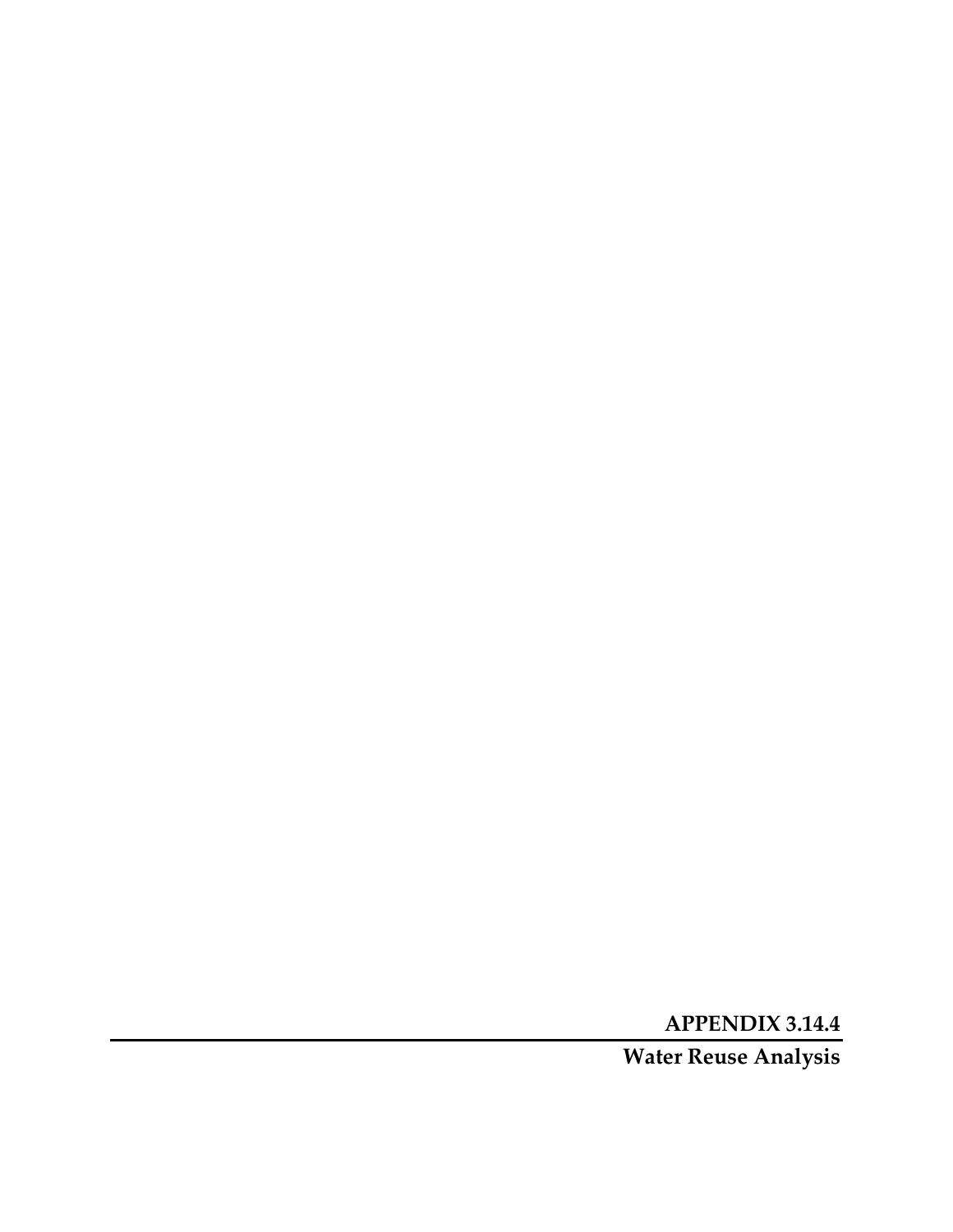

#### WATER REUSE ANALYSIS

WHOLE FOODS IN THE PARK SHOPPING CENTER 23401 CIVIC CENTER WAY MALIBU, CA 90265

Prepared For: Mr. Steve Soboroff c/o Goldman Firth Rossi Architects 24955 Pacific Coast Highway, Suite A202 Malibu, CA 90265

Prepared By EPD Consultants, Inc. 411 N. Harbor Blvd, Ste 304 San Pedro, CA 90731 Phone: 310.241.6565 Fax: 310.241.6566

Project: L103 Whole Foods

September 2, 2011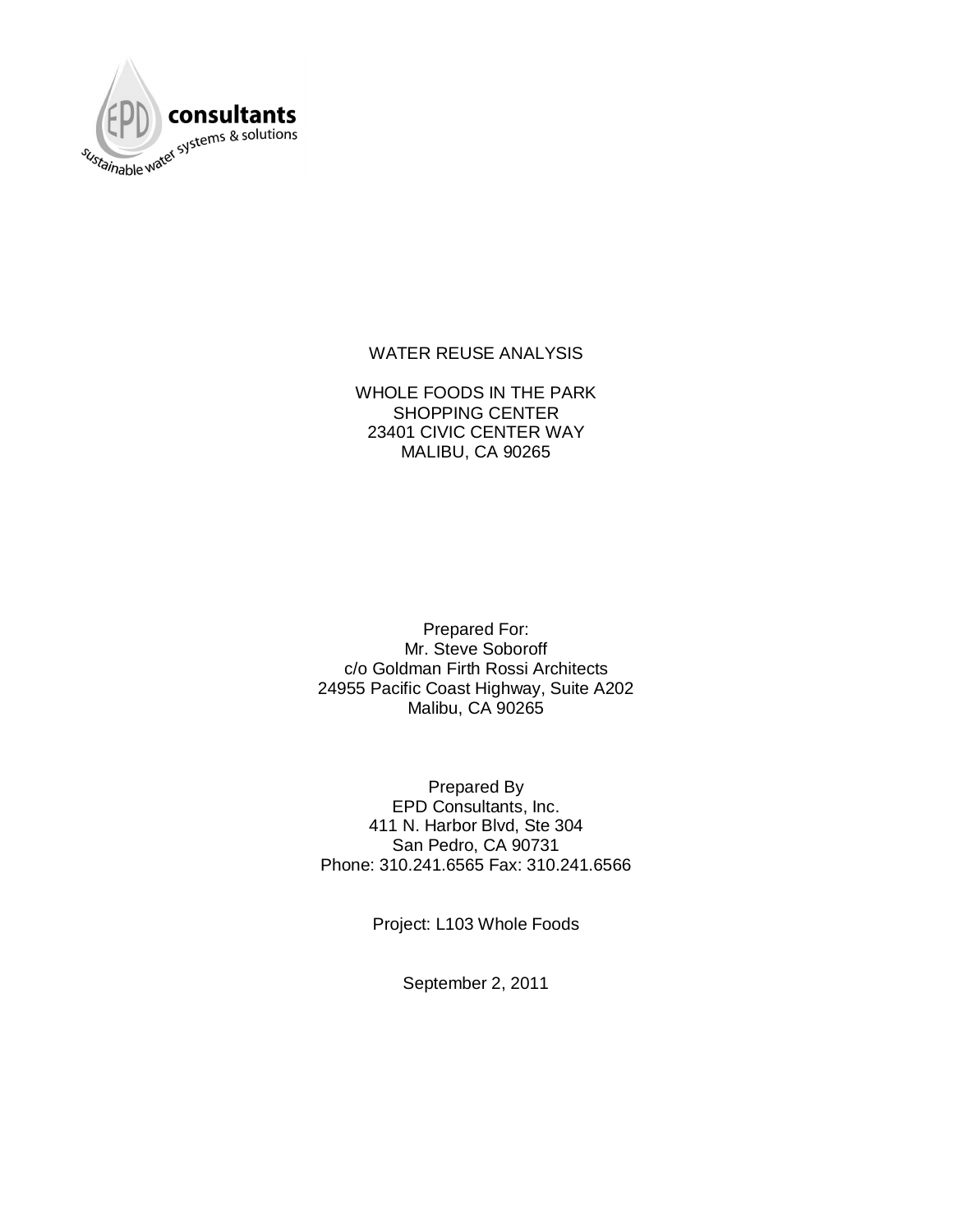



Mr. Steve Soboroff c/o Goldman Firth Rossi Architects 24955 Pacific Coast Highway, Suite A202 Malibu, CA 90265

- **Subject: Water Reuse Analysis, Whole Foods in the Park, 23401 Civic Center Way, Malibu, California.**
- **Reference: 1. Goldman Firth Rossi Architecture, Inc.: Architectural Plan, Revision 3 dated April 28, 2011.**

**2. Valley Crest Design-Build: Landscape Plans and Water Budget Calculations, Revision 2 dated August 22, 2011.**

Dear Mr. Soboroff,

Following is a Water Reuse Analysis for proposed new shopping center at the subject property in the City of Malibu.

#### **1.0 Introduction**

The subject property is located in the Malibu Civic Center Area, and is proposed to be developed as a shopping center to be named Whole Foods in the Park. The shopping center will contain approximately 38,000-sf of total development that will include a 25,000-sf Whole Foods Market. The balance of the shopping center will be served by a combination of restaurants and retail. The wastewater generated by the development will be served by the forthcoming centralized wastewater treatment system currently being designed in the Malibu Civic Center Area. The centralized wastewater treatment system will generate Title 22 unrestricted non-potable reuse water for dispersal throughout the Malibu Civic Center Area in a combination of subsurface dispersal and water reuse. The Malibu Civic Center Area contains two distinct hydrogeologic watersheds: that which drains towards Winter Canyon and that which drains toward the Malibu Lagoon. Due to nutrient limitations of the Malibu Lagoon, reuse of effluent in properties situated within the Malibu Lagoon hydrogeologic watershed may be limited. The City has not yet determined whether the property is located in that portion of the Malibu Civic Center Area hydrogeologic watershed appropriate for irrigation reuse of effluent. This Report has been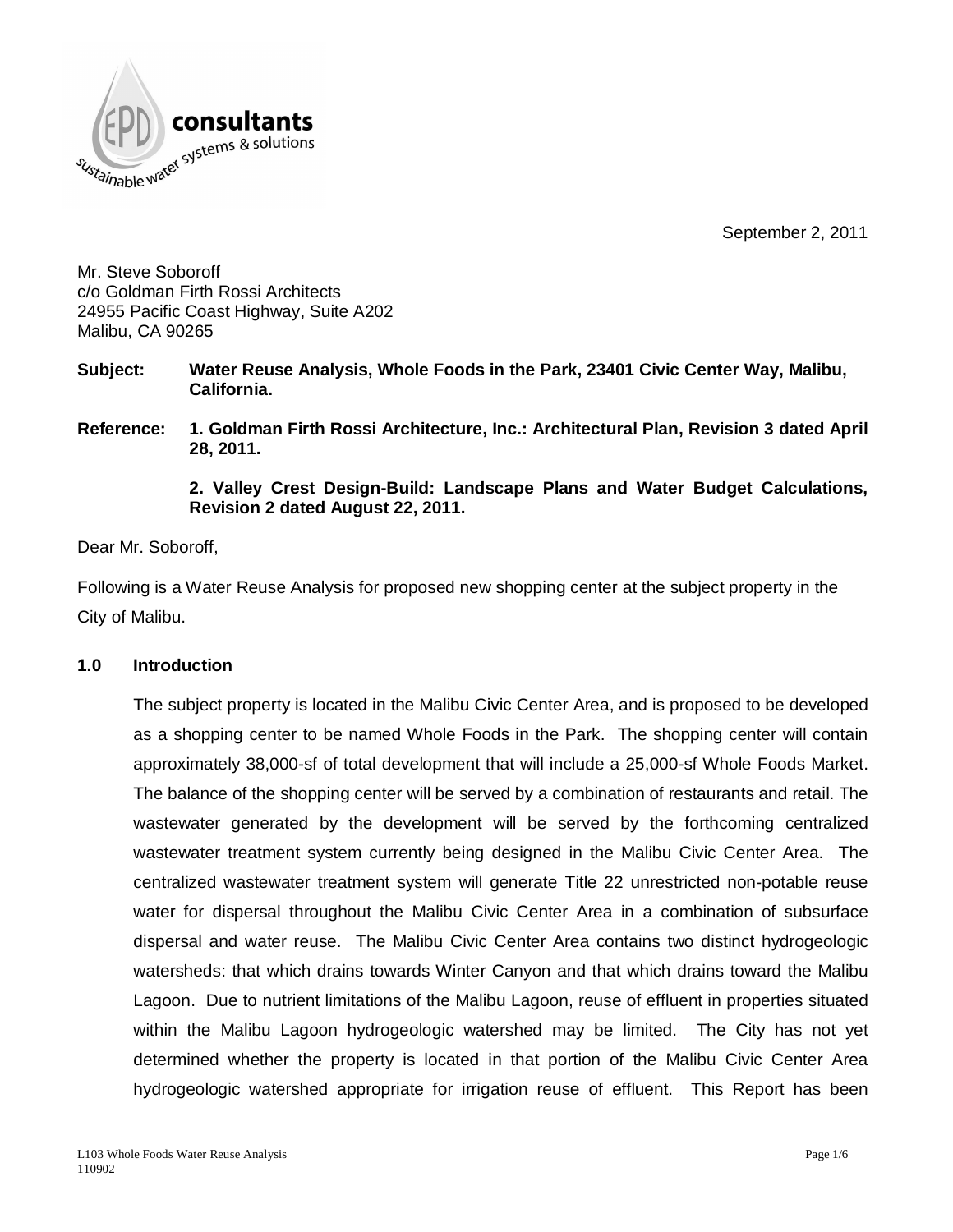

prepared to provide examples of various methods by which project elements could be used, added, or redesigned to use reclaimed water from the city's treatment plant should that become necessary.

#### **1.1 Wastewater Source**

The wastewater source is to be the proposed combination of grocery, retail, and restaurants. The following table presents the calculated proposed wastewater generation rates for the proposed development, which includes grocery market, retail and restaurant. These rates are based upon Wastewater Generation Rate Calculations, dated August 17, 2011, provided as Attachment 2 of this Report. The design daily flow rate represents anticipated average wastewater flows.

| <b>Building</b>    | <b>Proposed</b><br>Design<br><b>Daily</b><br><b>Flowrate</b><br>(gpd) | <b>Proposed</b><br>Design<br><b>Daily</b><br><b>Flowrate</b><br>(mgy) | <b>Percent</b><br>Οf<br><b>Total</b><br>$(\%)$ |
|--------------------|-----------------------------------------------------------------------|-----------------------------------------------------------------------|------------------------------------------------|
| Bldg 1             | 1,979                                                                 | 0.722                                                                 | 21.2                                           |
| Bldg <sub>2</sub>  | 1,829                                                                 | 0.668                                                                 | 19.6                                           |
| Bldg 3             | 287                                                                   | 0.105                                                                 | 3.1                                            |
| Bldg 4             | 335                                                                   | 0.122                                                                 | 3.6                                            |
| <b>Whole Foods</b> | 4,910                                                                 | 1.792                                                                 | 52.5                                           |
| <b>Total WW</b>    | 9,340                                                                 | 3.409                                                                 | 100.0                                          |

#### Table 1. Daily Design Flowrate Calculations

The total annual volume of wastewater that is anticipated to be generated by the subject property is 3.409 million gallons per year (mgy).

#### **2.0 Water Reuse Options**

If necessary, the proposed development may be modified to accept and reuse a portion of the wastewater generated once it has been treated by the City to reclaimed water standards. This includes the following options in order of practicality:

1. Utilize reclaimed water in the proposed predominantly low water use landscape proposed by Valley Crest Design Group.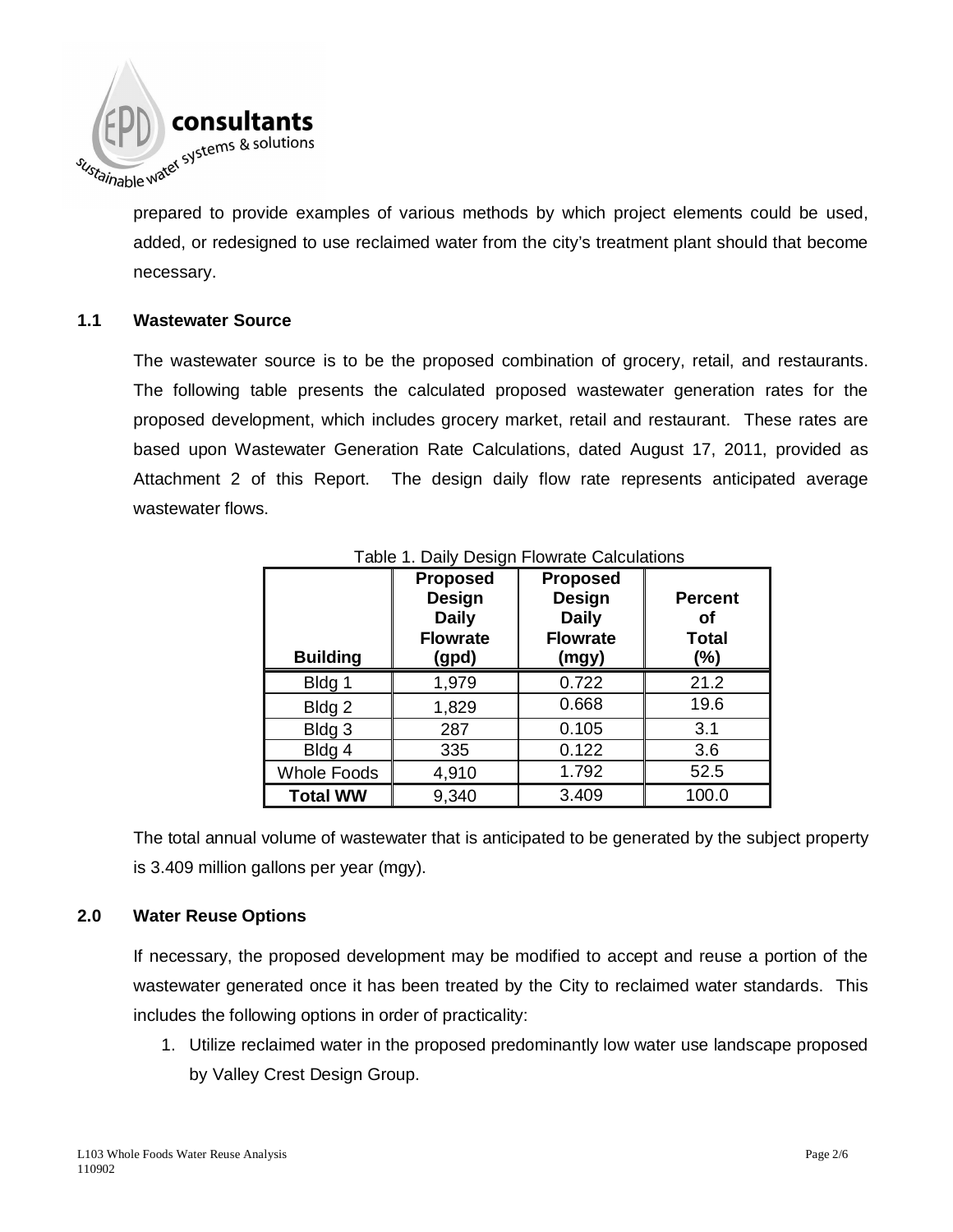

- 2. Change the 12-foot high by 285-foot long noise attenuation wall at the northern property line to a 3,420-square foot (sf) "water wall" with a three-foot wide basin at the base. This equates to a total water surface area of 4,275-sf of very high water use category.
- 3. Use reclaimed water for toilet flushing in the building. Due to aesthetic concerns of the reclaimed water, supplemental treatment would be necessary prior to introducing into the buildings for this use. The treatment components would occupy an approximate 10-ft by 10-ft aboveground area, and would need to be covered and / or enclosed. The treatment components would require ongoing consumable materials as well as operations and maintenance in order to ensure that reclaimed water is supplied which is aesthetically suitable for the type of development proposed.

#### **2.1 Water Reuse Calculations.**

Provided as Attachment 1 of this Report are Water Budget Calculations dated September 2, 2011 based upon the landscape palette as proposed Valley Crest Design Group. The rationale utilizes an average reference evapotranspiration (ETo) value of 44.2 in/yr as published by the California Irrigation Management Information System (CIMIS) for Santa Monica Station 099. This area is considered generally representative of the Malibu area, albeit slightly lower in Reference Evapotranspiration. Actual ET was calculated utilizing the Water Use Classifications of Landscape Species (WUCOLS) method and the Estimated Total Water Use (ETWU) formula:

ETWU = (ETo) x (0.623) x (PF) x (HA / IE)

The following table defines the variables of this formula, and summarizes values used in the Water Budget Calculations presented in Attachment 1 of this Report.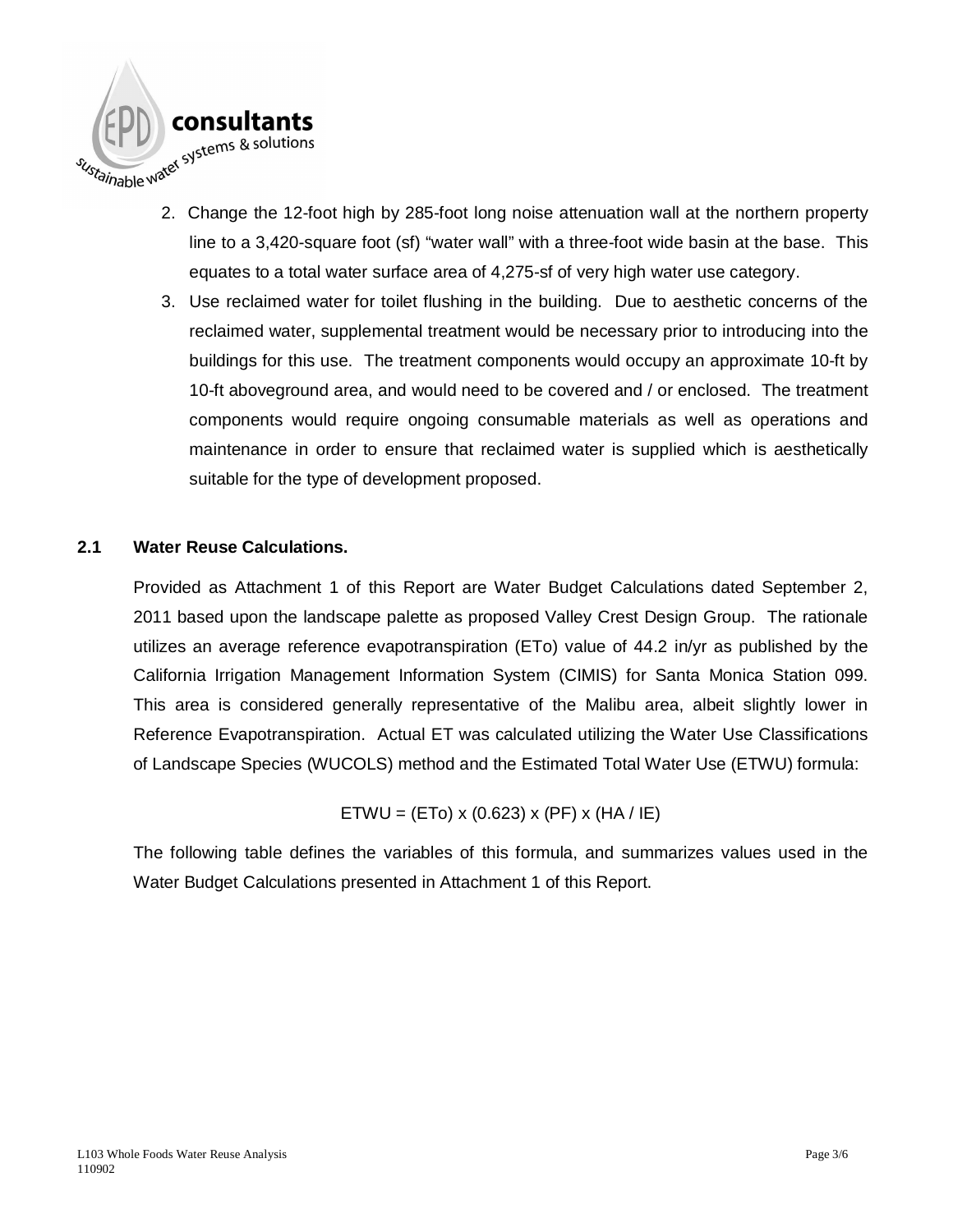

| $ETo =$   | Reference Evapotranspiration (inches per year) | 44.2        |
|-----------|------------------------------------------------|-------------|
|           | <b>Plant Factor from WUCOLS</b>                |             |
| $PF =$    | $Low =$                                        | 0.3         |
|           | $Med =$                                        | 0.5         |
|           | $High =$                                       | 1.0         |
|           | Very High $=$                                  | 1.1         |
|           |                                                |             |
|           |                                                |             |
| $HA =$    | Hydrozone Area (square feet)                   | Per Table 3 |
|           | <b>Conversion Factor</b>                       |             |
| $0.623 =$ | (from inches to gallons per square foot)       | 0.623       |
| $IE =$    | <b>Irrigation Efficiency</b>                   |             |
|           | $Bubblers =$                                   | 0.80        |
|           | $Dirip =$                                      | 0.90        |
|           |                                                | 0.65        |
|           | $Spray =$<br>Water Features $=$                | 0.80        |

#### Table 2. ETWU Calculation Data

#### **Option 1: Landscape Irrigation**

| Table 3. Water Budget Calculations |
|------------------------------------|
|------------------------------------|

| Hydrozone                          | Area<br>(sf) | <b>Valley Crest</b><br><b>Baseline</b><br><b>Plant Factor</b><br>(PF) | <b>Baseline</b><br><b>Water Use</b><br>(mgy) |
|------------------------------------|--------------|-----------------------------------------------------------------------|----------------------------------------------|
| <u>Low</u>                         |              |                                                                       |                                              |
| Hydrozone with Low Plant Factor    | 55,944       | 0.3                                                                   | 0.521                                        |
| <b>Medium</b>                      |              |                                                                       |                                              |
| Hydrozone with Medium Plant Factor | 3,177        | 0.5                                                                   | 0.054                                        |
| <b>Total</b>                       |              |                                                                       | 0.575                                        |

The current landscape plant palette as proposed by Valley Crest Design Group will require 0.575 mgy of water.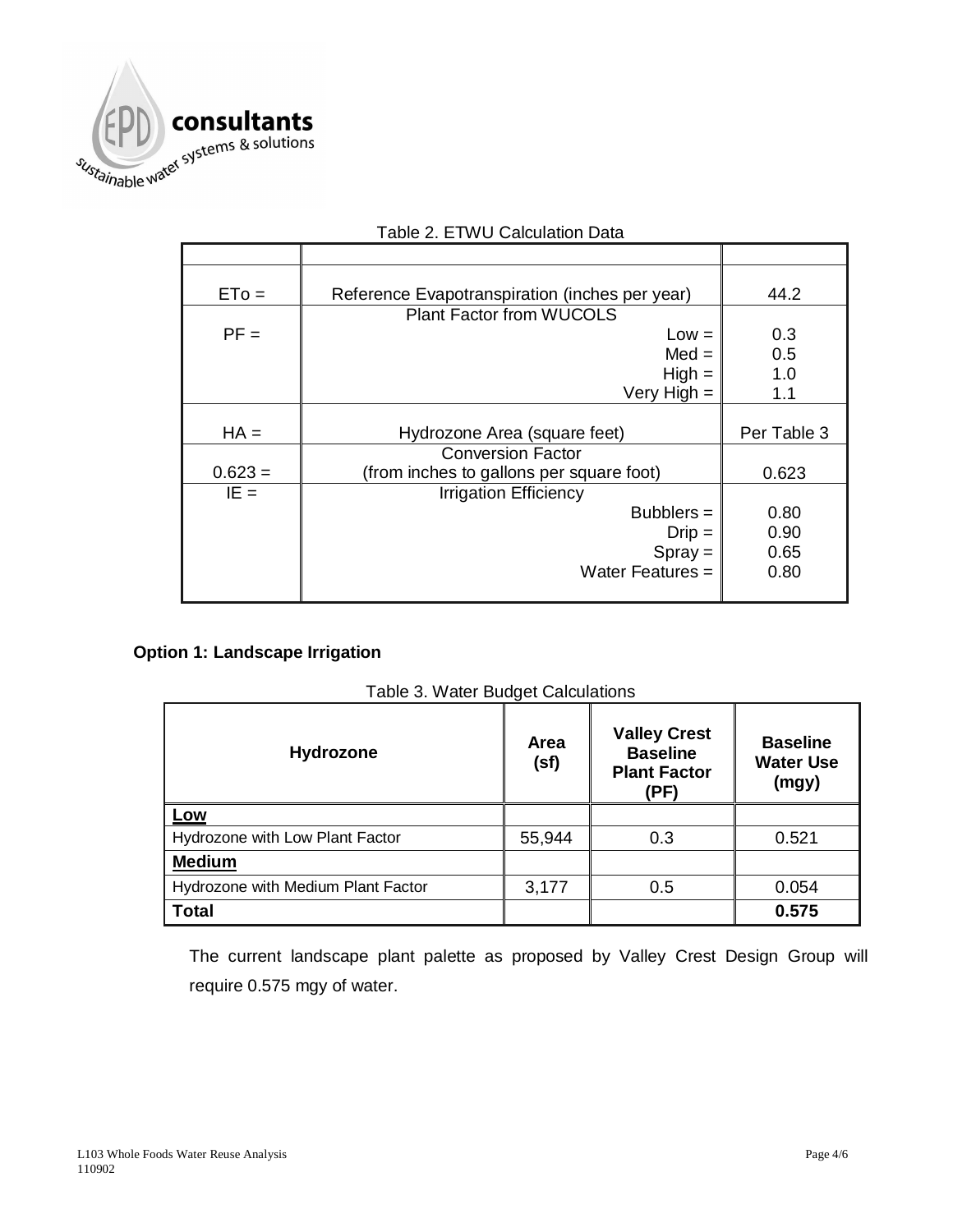

#### **Option 2: Water Requirements for 4,275-sf "Water Wall"**

As presented in the Water Budget Calculations in Attachment 1 of this Report, converting the noise attenuation wall currently proposed to a "water wall" will result in an additional 0.162 mgy of reclaimed water use.

#### **Option 3: Water Requirements for Toilet Flushing with Reclaimed Water**

As presented in Table 1, the total annual volume of wastewater that is anticipated to be generated by the subject property is 3.409 million gallons per year (mgy). With modern water conservation fixtures and in consideration of the type of use proposed, it is estimated that toilet flushing will account for approximately 19-percent of the wastewater generation. As such, by converting potable water toilet flushing currently proposed to use reclaimed water will result in an additional 0.648 mgy of reclaimed water use.

#### **3.0 Conclusions**

Providing that the Regional Board approves the application of treated water for irrigation purposes in the Civic Center area in Malibu, reuse of effluent in the landscape as evaluated in Option 1 (landscape irrigation per the proposed landscape plan – predominantly low water use) results in reuse of approximately 16.9-percent of the total estimated annual wastewater generation by the proposed development. This reuse alternative is contingent upon the City being able to demonstrate that in consideration of the hydrogeology of the site and its proximity to the Malibu Lagoon, reuse of treated effluent at this site is appropriate. Option 2 (water wall) would serve to use a smaller percentage of wastewater generation (4.8%). Because of its location, however, such a wall would have to be developed in a manner that does not become an attractive nuisance or present a health risk. Reuse of effluent for toilet flushing as evaluated in Option 3 offers to significantly reduce the potable water requirement of the property (19.0%). This option, however, should be considered with caution based upon the aesthetics typical of reclaimed water. In order to ensure that this alternative does not result in offensive odors and discoloration of drainage fixtures, supplemental post-treatment may be necessary prior to introduction into the buildings. Other options explored, such as landscape irrigation with high water use or the creation of wetlands on site, could require lining the planted areas, with all the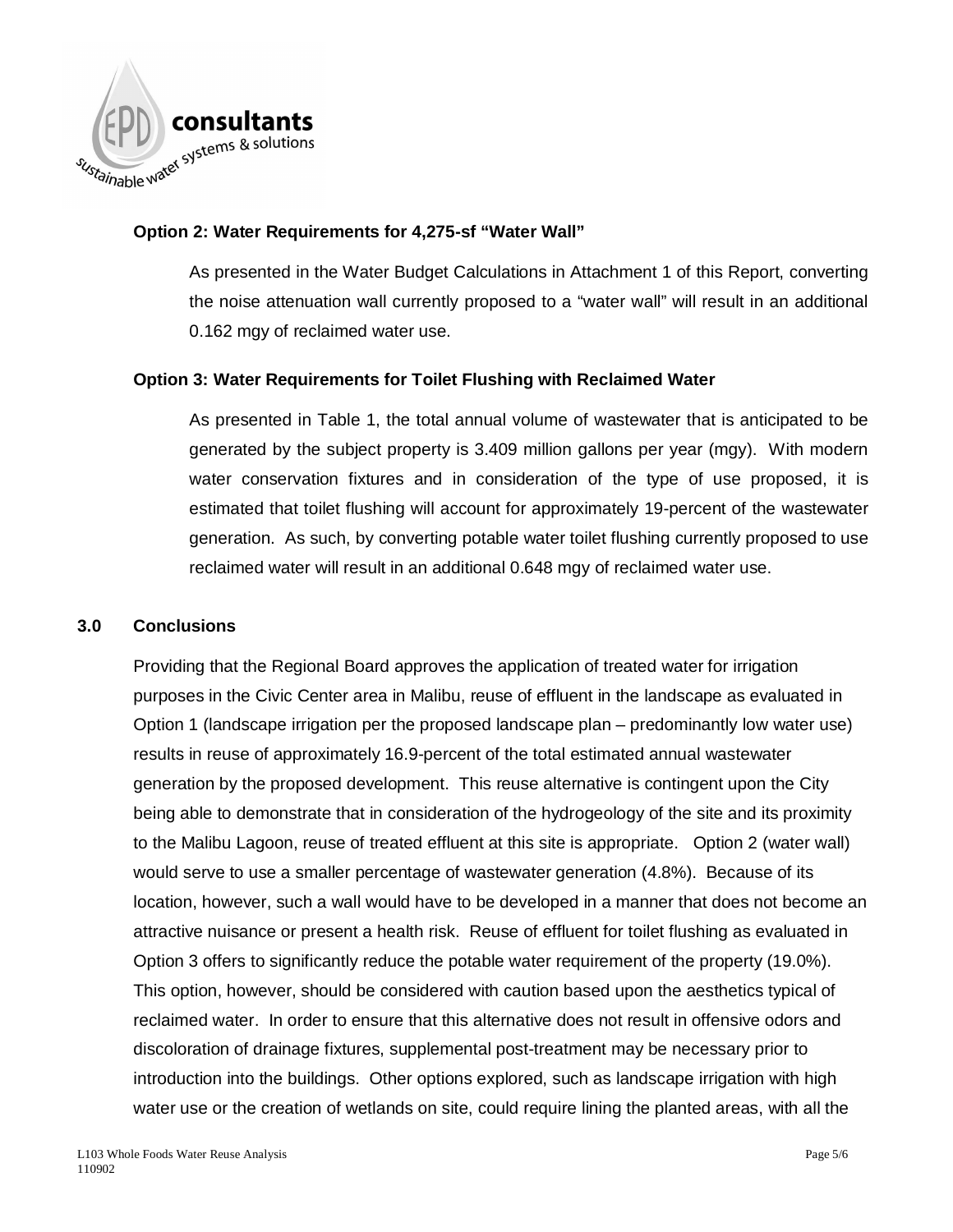

potential attendant problematic issues of lined planters and/or the elimination of a key neighborhood-serving park and playground project element. To be conservative, therefore, these further options are not recommended for this site at this time. It is also worth noting that the efficiency of plumbing fixtures is anticipated to increase significantly in the coming years, and that the wastewater generation rates will be able to be reduced from those design rates presented in this Report. This will help to further minimize the volume of wastewater to be reused onsite if deemed as necessary.

#### **4.0 Limitations**

This report has been prepared in accordance with generally accepted practice. No warranties, either expressed or implied, are made as to the professional advice provided under the terms of the agreement and included in this report.

This report has been prepared for the exclusive use of Mr. Steve Soboroff and his authorized agents and is not intended for transfer or use by other parties without written review by Consultant. Please contact the undersigned if there are any questions concerning this Report or the recommendations included herein.

Respectfully submitted, EPD Consultants, Inc.

Kevin Poffenbarger, PE RCE 69089, Exp 6/30/12 Senior Project Engineer

Attachments: 1. Water Budget Calculations dated September 2, 2011 2. Wastewater Generation Rate Calculations, dated August 17, 2011.

Xc: Addressee (1) File (1)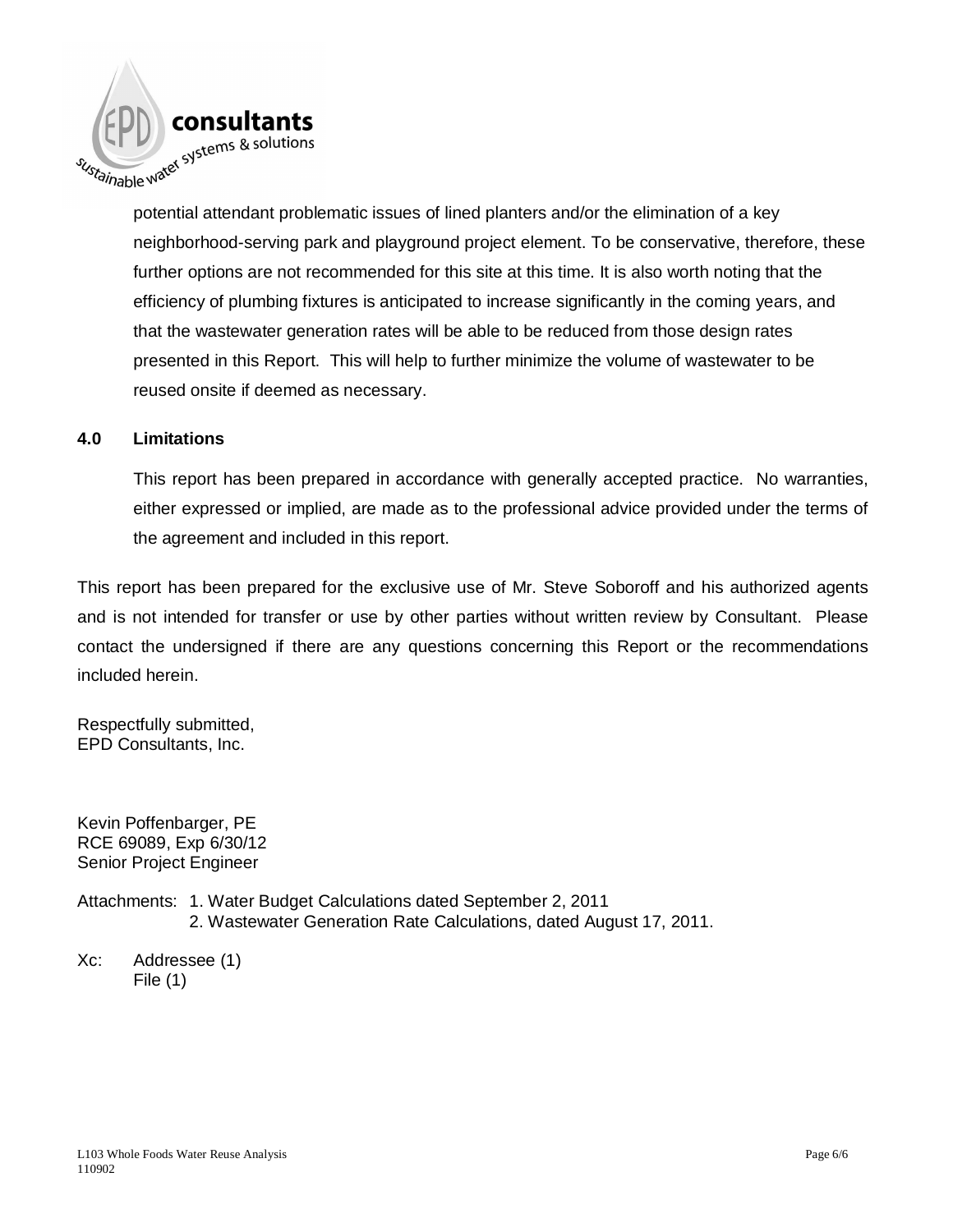**Water Budget Calculations REVISED 9.02.11 ETWU (Estimated Total Water Use) Calculations Whole Foods on the Park Civic Center Way & Cross Creek Road Malibu, CA 90265**

| x 0.62 x PF x HA<br>ΊE<br><b>IFTWI'</b><br>Eto               |      |       |
|--------------------------------------------------------------|------|-------|
| <b>CIMIS</b><br>:To).<br>Evapotransp<br>anancatr<br>วเration | 44.z | in/yr |

| Hydrozone Areas per Landscape Architect | Area (HA)<br>(in st) | <b>Baseline</b><br>Water Use<br>Type | Baseline<br><b>Plant Factor</b><br>(PF) | Irrigation<br>Efficiency<br>(IE) | Baseline Water Proposed<br>Use (ETWU) Water Use Factor (PF)<br>(gal/y) | Type      | Proposed<br>Plant | Incremental<br>Proposed<br>Water Use<br>(ETWU)<br>(gal/y) | Total<br>Proposed<br>Water Use<br>(ETWU)<br>(gal/y) |
|-----------------------------------------|----------------------|--------------------------------------|-----------------------------------------|----------------------------------|------------------------------------------------------------------------|-----------|-------------------|-----------------------------------------------------------|-----------------------------------------------------|
| Low                                     |                      |                                      |                                         |                                  |                                                                        |           |                   |                                                           |                                                     |
| Hydrozone with Low Plant Factor         | 55,944 Low           |                                      | 0.3                                     | 0.8879                           | 520,500                                                                |           |                   |                                                           | 520,500 ga I/y                                      |
| Medium                                  |                      |                                      |                                         |                                  |                                                                        |           |                   |                                                           |                                                     |
| Hydrozone with Medium Plant Factor      |                      | 3,177 Medium                         | 0.5                                     | 0.8                              | 54,460                                                                 |           |                   |                                                           | 54,460 ga l/y                                       |
|                                         |                      |                                      |                                         |                                  |                                                                        |           |                   |                                                           |                                                     |
| Hydrozone 36 - Pond and Water Wall      | 4,275                |                                      |                                         | 0.8                              | ΩL                                                                     | Very High |                   | 161,864                                                   | 161,864 gal / y                                     |
| <b>Total ETWU</b>                       |                      |                                      |                                         |                                  | 574,961                                                                |           |                   | 161,864                                                   | 736,824 gal / y                                     |
|                                         |                      |                                      |                                         |                                  |                                                                        |           |                   |                                                           |                                                     |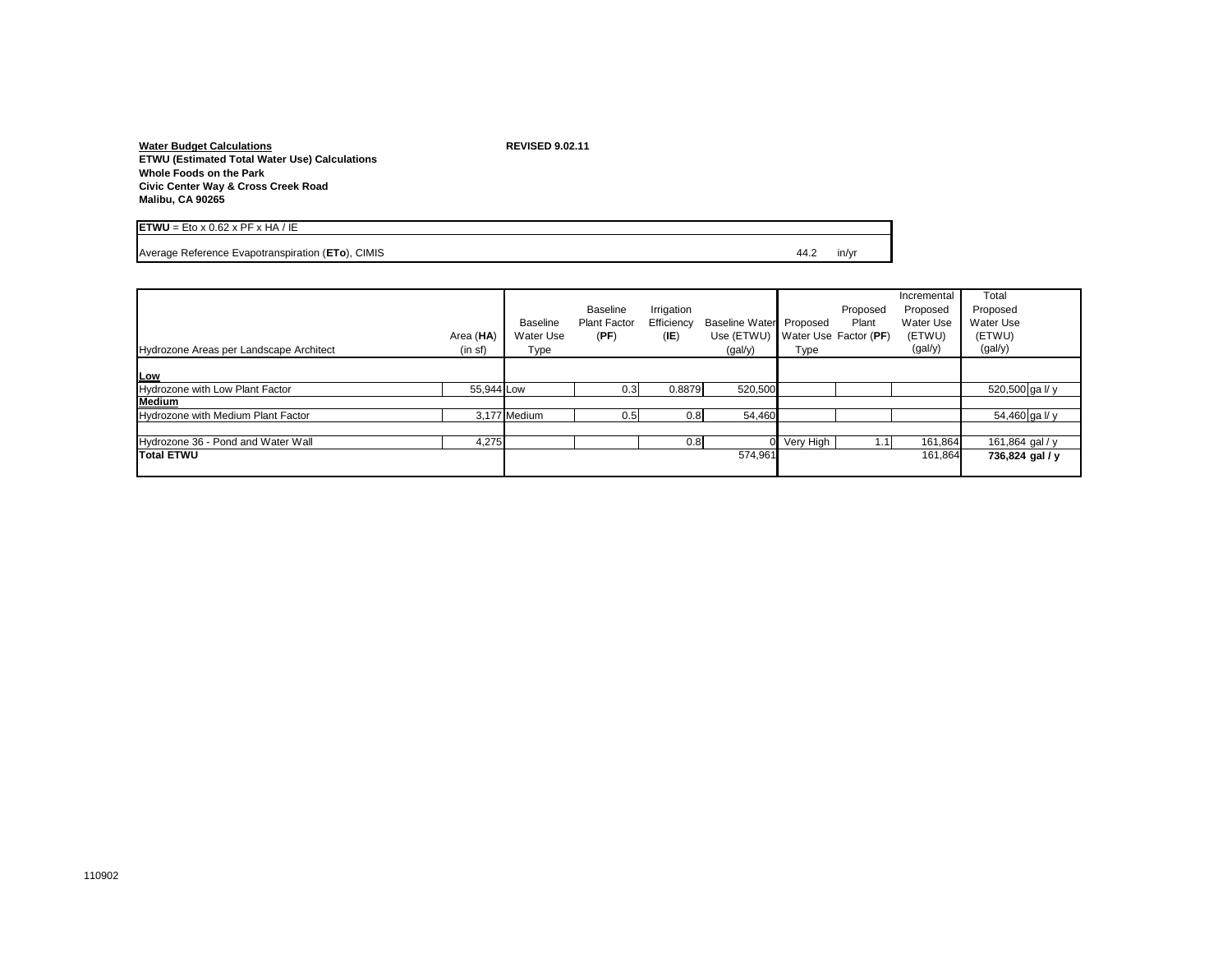# **Whole Foods in the Park- Est. Avg Wastewater Flow**

**Revised: 08.17.11**

| <b>Building</b>              |          |  |
|------------------------------|----------|--|
|                              | 1979 gpd |  |
|                              | 1829 gpd |  |
| ົ                            | 287 gpd  |  |
|                              | 335 gpd  |  |
| 5 (Whole Foods)              | 4910 gpd |  |
| <b>Total Daily Flow Rate</b> | 9340 gpd |  |

### **Building 1 Proposed Flows**

| 1 Restaurant 1                       |                  |          |
|--------------------------------------|------------------|----------|
| <b>Total Restaurant Space</b>        | 1500 square feet |          |
| # of Seats                           | 54 seats         | (5)      |
| Waste Flow per Seat                  | 30 gpd           | (2), (8) |
| <b>Restaurant Flow</b>               | 1620 gpd         |          |
|                                      |                  |          |
| 2 Carryout Restaurant 1              |                  | Source   |
| <b>Total Carryout Space</b>          | 515 square feet  |          |
| Flow per Area (Restaurant, Carryout) | 40 gpd/ 100 s.f. | (2)      |
| Carryout Restaurant Flow             | 206 $and$        |          |

| <b>Carryout Restaurant Flow</b>       | $206$ gpd       |     |
|---------------------------------------|-----------------|-----|
| # of Employees                        | 5 employees     | (5) |
| Flow per Employee                     | 10 gpd/employee | (2  |
| <b>Employee Flow</b>                  | 50 gpd          |     |
| Bar / Restaurant Grease Flow          | $103$ gpd       |     |
| <b>Total Carryout Restaurant Flow</b> | 359 gpd         |     |
|                                       |                 |     |

| Total Peak Design Daily Flow Rate -- Building 1<br>1979 gpd |  |
|-------------------------------------------------------------|--|
|-------------------------------------------------------------|--|

## **Building 2 Proposed Flows**

| 1 Retail                      |                  |          |
|-------------------------------|------------------|----------|
| <b>Total Retail Space</b>     | 1101 square feet |          |
| Flow per Area (Retail)        | 0.08 gpd/s.f.    | (7), (2) |
| Area Flow                     | 88 gpd           |          |
| <b>Retail Flow</b>            | 88 gpd           |          |
|                               |                  |          |
| 2 Restaurant 2                |                  |          |
| <b>Total Restaurant Space</b> | 1000 square feet |          |
| # of Seats                    | 35 seats         | (5)      |
| Waste Flow per Seat           | 30 gpd           | (2), (8) |
| <b>Restaurant Flow</b>        | 1050 gpd         |          |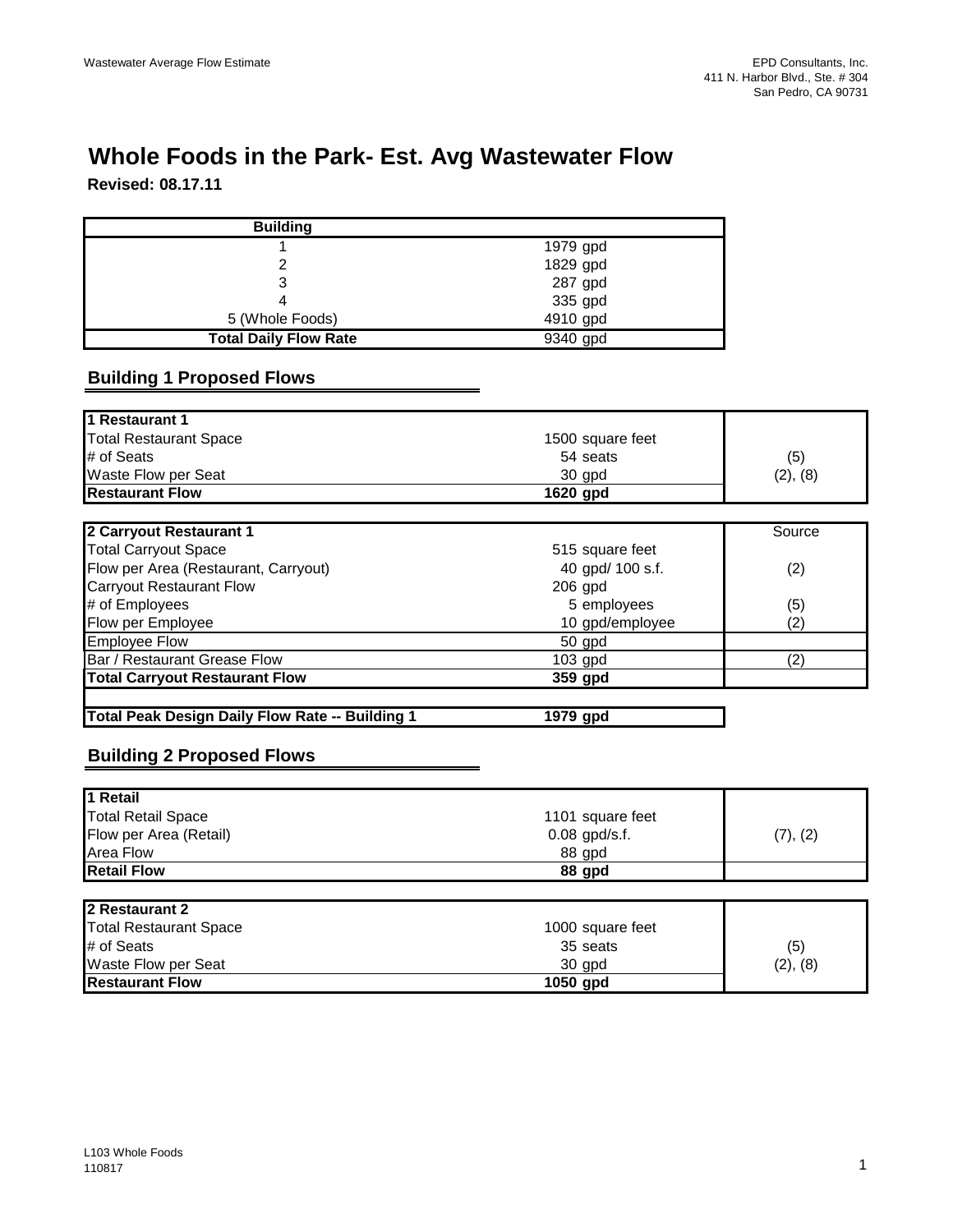| 3 Carryout Restaurant 2               |                  | Source |
|---------------------------------------|------------------|--------|
| <b>Total Carryout Space</b>           | 500 square feet  |        |
| Flow per Area (Restaurant, Carryout)  | 40 gpd/ 100 s.f. | (2)    |
| <b>Carryout Restaurant Flow</b>       | $200$ gpd        |        |
| # of Employees                        | 5 employees      | (5)    |
| Flow per Employee                     | 10 gpd/employee  | (2)    |
| <b>Employee Flow</b>                  | 50 gpd           |        |
| <b>Bar / Restaurant Grease Flow</b>   | $100$ apd        | (2     |
| <b>Total Carryout Restaurant Flow</b> | 350 gpd          |        |

| 4 Carryout Restaurant 3               |                  | Source            |
|---------------------------------------|------------------|-------------------|
| <b>Total Carryout Space</b>           | 485 square feet  |                   |
| Flow per Area (Restaurant, Carryout)  | 40 gpd/ 100 s.f. | (2)               |
| <b>Carryout Restaurant Flow</b>       | $194$ gpd        |                   |
| # of Employees                        | 5 employees      | (5)               |
| Flow per Employee                     | 10 gpd/employee  | $\left( 2\right)$ |
| <b>Employee Flow</b>                  | $50$ gpd         |                   |
| <b>Bar / Restaurant Grease Flow</b>   | 97 gpd           | (2)               |
| <b>Total Carryout Restaurant Flow</b> | 341 gpd          |                   |

**Total Peak Design Daily Flow Rate -- Building 2 1829 gpd**

#### **Building 3 Proposed Flows**

| 1 Retail                  |                  |          |
|---------------------------|------------------|----------|
| <b>Total Retail Space</b> | 3592 square feet |          |
| Flow per Area (Retail)    | $0.08$ gpd/s.f.  | (7), (2) |
| Area Flow                 | 287 gpd          |          |
| <b>Retail Flow</b>        | 287 gpd          |          |

**Total Peak Design Daily Flow Rate -- Building 3 287 gpd**

#### **Building 4 Proposed Flows**

| 1 Retail                                               |                  |          |
|--------------------------------------------------------|------------------|----------|
| <b>Total Retail Space</b>                              | 4183 square feet |          |
| Flow per Area (Retail)                                 | $0.08$ gpd/s.f.  | (7), (2) |
| <b>Area Flow</b>                                       | 335 gpd          |          |
| <b>Retail Flow</b>                                     | 335 qpd          |          |
|                                                        |                  |          |
| <b>Total Peak Design Daily Flow Rate -- Building 4</b> | 335 gpd          |          |

| Total Peak Design Daily Flow Rate -- Building 4 | 335 gpd |
|-------------------------------------------------|---------|
|                                                 |         |